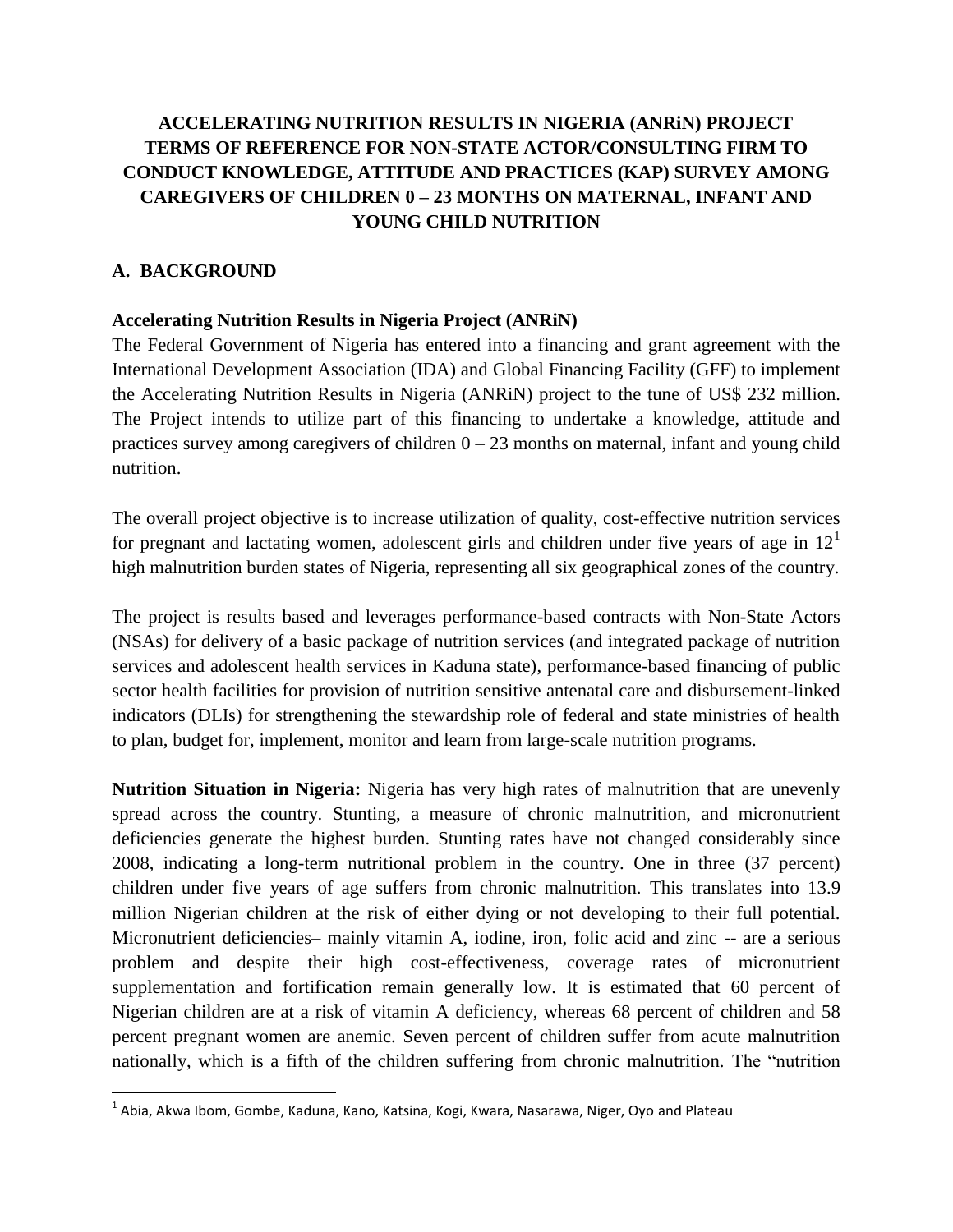map" of Nigeria is highly uneven. Ten of the North East and North West states have rates of child stunting that exceed 50 percent, whereas some other states have rates of child stunting as low as 17 percent.

**Impact of Malnutrition:** Maternal and child undernutrition is estimated to be responsible for about 45 percent of child mortality and 11 percent of the global disease burden<sup>2</sup>. Malnutrition in early childhood results in decreased cognitive ability, poor educational outcomes, lost earnings and losses to national economic productivity. The recent *Lancet* series on early childhood development estimates that, every year, Nigeria loses about 3 percent of its GDP as a result of not addressing the developmental needs of children in the first 1000 days window (Richter et al., 2016). This is about as much as the country"s annual government expenditure on health (3.9 percent). At the individual level, chronic malnutrition in children is estimated to reduce a person"s potential lifetime earnings by at least 10 percent (World Bank 2006). Other studies have shown that a 1 percent loss in height results in a 2 to 2.4 percent loss in productivity (Horton and Steckel, 2013; Caulfield et al. 2004; Strauss and Thomas 1998). The economic costs of undernutrition have the greatest effect on the most vulnerable in the developing world.

# **B. OBJECTIVE**

The objective of this assignment is to conduct annual Knowledge, Attitude and Practices (KAP) Surveys in 2021, 2022 and 2023 on Maternal, Infant and Young Child Nutrition among caregivers of children  $0 - 23$  months in order to measure the effect of Social and Behaviour Change Communication (SBCC) interventions undertaken by ANRiN Project.

Specific Objectives:

- 1. To assess knowledge, attitude and practices and establish a baseline on Maternal, Infant and Young Child Nutrition among caregivers of children  $0 - 23$  months in 12 participating States of ANRiN
- 2. To study behavioural change at household level related to maternal, infant and young child nutrition, notably:
	- a. maternal nutrition and health; early breastfeeding defined as initiation of breastfeeding within one hour of birth;
	- b. Exclusive breastfeeding defined as infants only receiving breastmilk without any water, liquids or foods until 6 months of age;
	- c. Timely introduction to complementary foods, defined as the gradual introduction of soft/semi-soft foods between 6-8 months
	- d. Minimum dietary diversity, defined as infants 6-23 months of age receiving foods from at least 4 of 7 food groups: (1) grains, roots and tubers, (2) legumes and nuts, (3) dairy products such as milk, yogurt and cheese, (4) flesh foods (meat,

 $\overline{\phantom{a}}$ 

 $<sup>2</sup>$  Black et al. 2013</sup>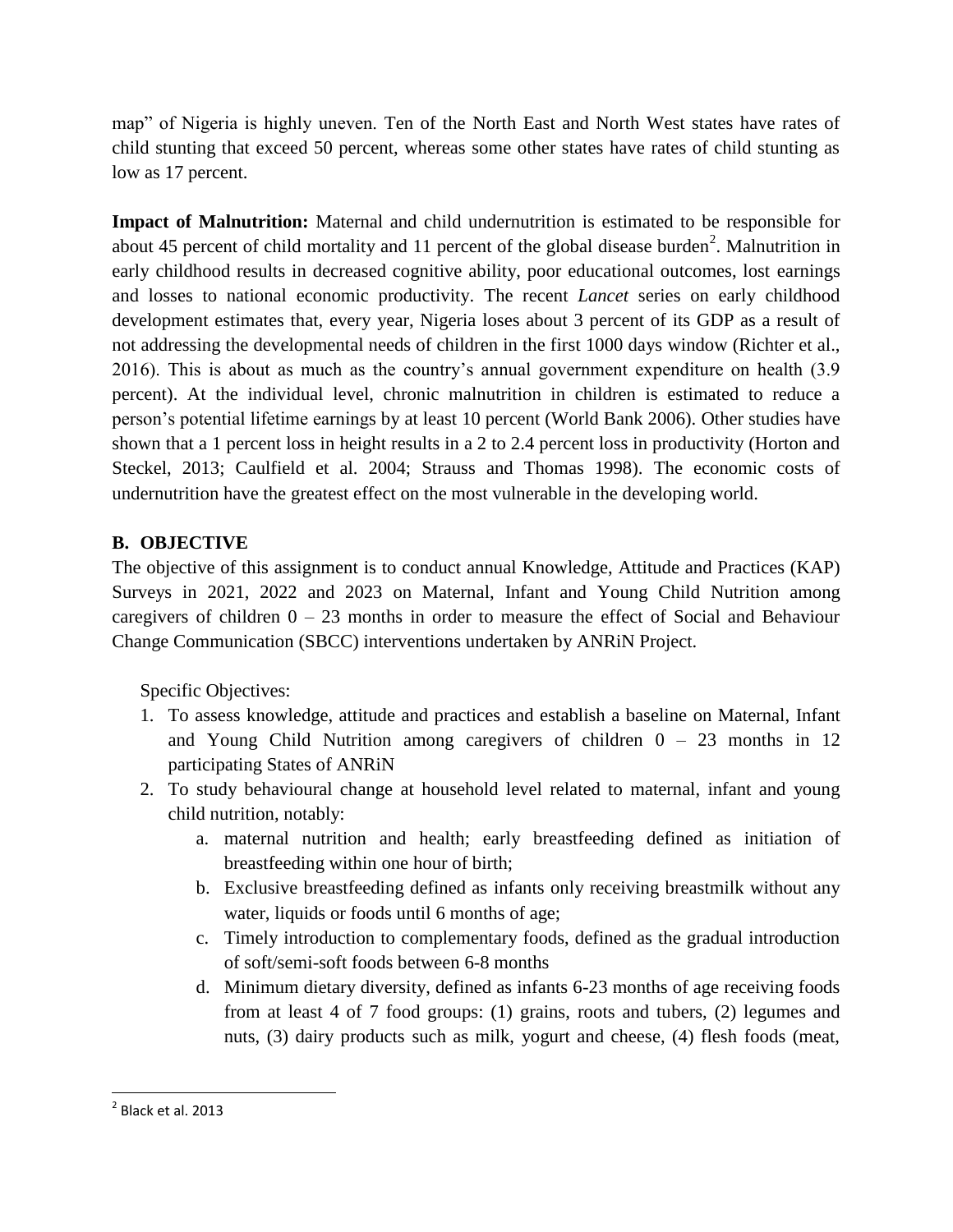fish, poultry and liver/organ meats, (5) eggs, (6) vitamin-A rich fruits and vegetables, and (7) other fruits and vegetables;

- e. Minimum meal frequency among currently breastfeeding and non-breastfeeding children, defined as children who also received solid, semi-solid or soft foods 2 times or more daily for children 6-8 months and 3 times or more daily for children age 9-23 months. For non-breastfeeding children age 6-23 months, defined as receiving solid, semi-solid or soft foods, or milk feeds, at least 4 times in the twelve Project states;
- 3. To measure the effect of ANRiN SBCC interventions on IYCF Knowledge, Attitude and Practices among caregivers of children  $0 - 23$  months;
- 4. To identify knowledge gaps, cultural beliefs or behavioural patterns and practices that create barriers to optimal maternal, infant and young child nutrition and care practices; and
- 5. To assess deficits in MIYCN knowledge, attitudes and practices among the caregivers of children  $0 - 23$  months in different socio-economic groups in the participating States of ANRiN.

# **C. SURVEY AREA**

This survey will be conducted in the 12 States (Abia, Akwa Ibom, Oyo, Kwara, Kogi, Niger, Nasarawa, Plateau, Gombe, Kano, Kaduna, Katsina) implementing Accelerating Nutrition Results in Nigeria Project.

# **D. TARGET POPULATION**

The target population for this survey is caregivers of children  $0 - 23$  months in the 12 participating States of ANRiN.

# **E. SURVEY METHODOLOGY**

While the primary aim of this survey is to do a quantitative assessment of 'effect', it is expected that a qualitative method would additionally be adopted to provide deeper insight into the numbers. The consultant will be expected to propose a survey methodology (through the technical proposal) best suited to meet the assignment objectives. However, it is envisioned that the survey will deploy both quantitative and qualitative methods to measure the effect of ANRiN social and behaviour change communication activities on knowledge, attitude and practices of caregivers of children  $0 - 23$  months on Maternal, Infant and Young Child Nutrition.

# **F. SCOPE OF WORK**

The scope of this assignment will include the design and implementation the annual KAP surveys by the consultant in collaboration with the Project Management Unit, such that the final survey reports are available by September of each consecutive year. The following other key components are envisioned: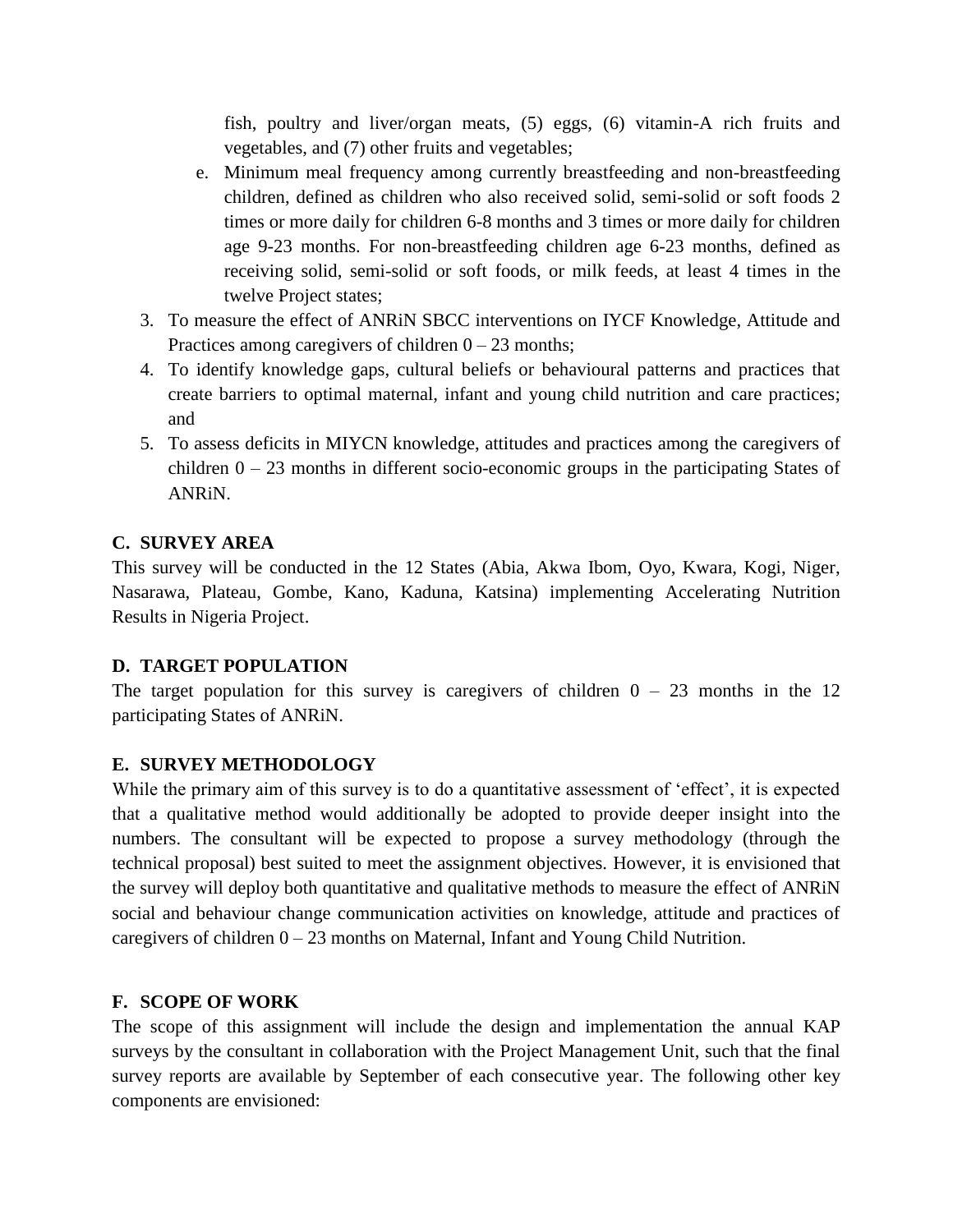- Develop a suitable study design that systematically integrates quantitative and qualitative approaches;
- Development and pre-testing of comprehensive tools for data collection and present to PMU before field data collection;
- Development of survey plan; including review of population statistics, calculating the sample size, selecting sample households and respondents, developing an efficient survey schedule;
- Consultations with key stakeholders at national and State levels to inform them about the planned survey and the activities to be undertaken;
- Training of data collectors for the KAP survey
- Preparation of logistics of the survey (questionnaires, transport, communication etc.);
- Pre-testing of survey instruments and making necessary corrections in collaboration with the PMU;
- Organization of adequate supervision and coordination of the survey teams in the field during the time of conducting the survey
- Conduct of appropriate data entry, data analysis and collation and translation (where necessary) and analysis of transcripts
- Compilation of comprehensive KAP survey report;
- Setting up and share the quality control mechanisms that will be used to ensure the conduct of credible and quality survey and ensure validity of qualitative data;
- Submission of a draft survey report, questionnaires and data to the PMU in soft and hard copies for inputs and comments; and,
- Submission of the final report after addressing the comments.

# **G. QUALIFICATION OF FIRM AND KEY PROFESSIONAL STAFF**

The firm must

- 1. Be established by law and not debarred by IDA and other multilateral organizations;
- 2. Possess experience of having conducted at least five such KAP surveys of similar scope in the human development space in the last three years;
- 3. Possess experience with mixed methods studies, at least three of which should have been conducted in the human development space in countries in sub-saharan Africa, over the last five years;
- 4. Possess team with appropriately qualified, skilled and competent professionals to deliver on the proposed assignment, including finalizing survey protocols and tools, operational and financial planning for survey, recruitment and training of survey personnel, conduct of the survey, data collection, monitoring, supervision and quality assurance of survey activities, technical and financial report writing and dissemination.
- 5. Demonstrate turnover on similar successfully completed assignments in the value of at least US\$ 500,000 in the last three years; and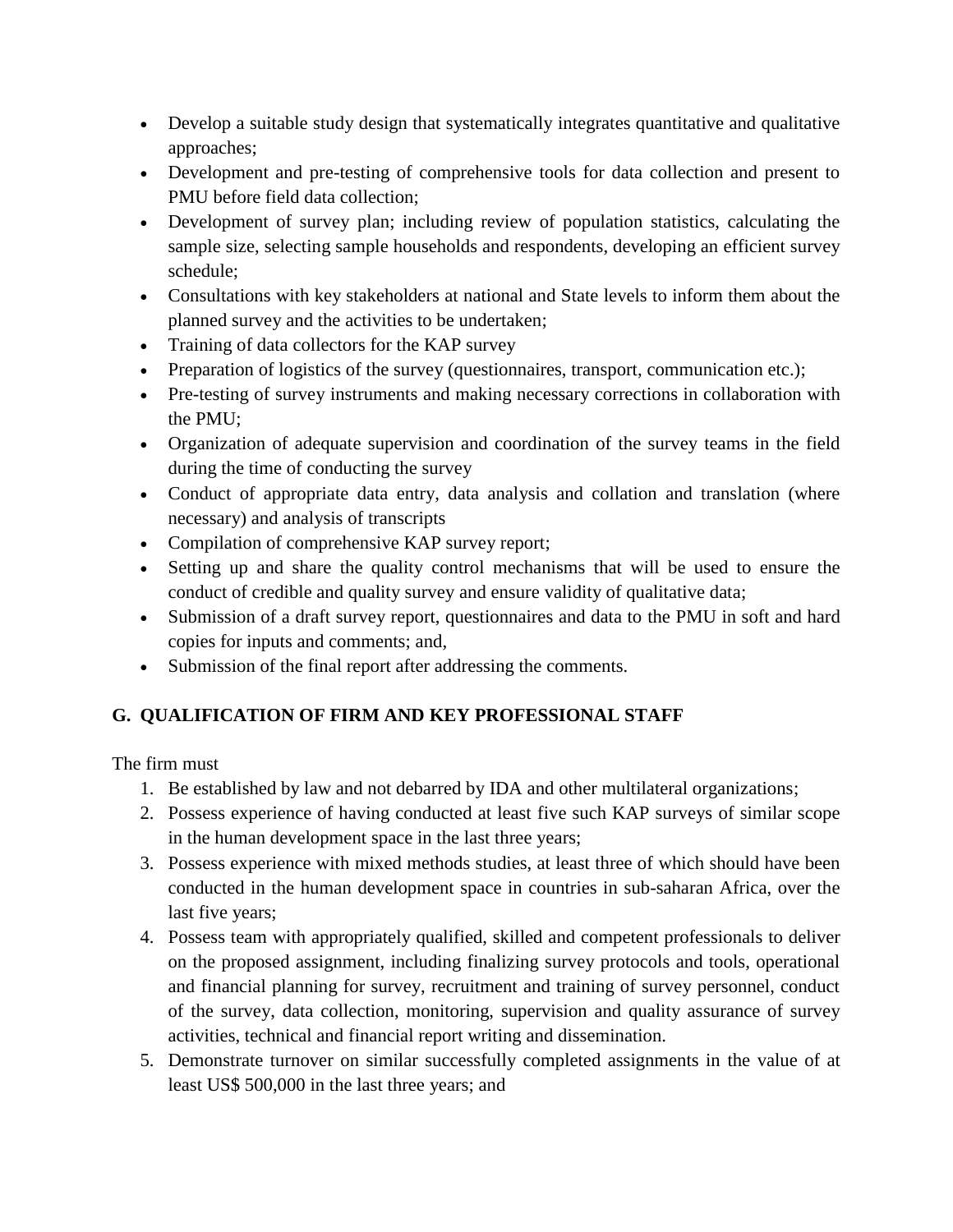6. Demonstrate ability for financial management of similar surveys in the value of at least US\$ 500,000 in the last three years.

# **Key Personnel Qualifications**

The firm will propose a team that may comprise:

# **1. Survey Coordinator/Principal Investigator**

- University degree at doctoral level in relevant discipline (public health, nutrition or other relevant field)
- At least 10 years of professional experience
- **•** Demonstrated expertise in nutrition, public health research or social science research and survey/evaluation design
- **•** Demonstrable experience with designing mixed method studies in the field of public health or nutrition
- Demonstrated analytical and report writing skills in English, including both use of qualitative and quantitative data
- Excellent organizational skills and attention to detail
- Relevant experience designing, coordinating, and implementing field work
- Excellent written English communication skills
- Good computer skills (MS Office design software)

# **2. Researcher and Analyst – Quantitative**

- An advanced degree in statistics, public health or social sciences with special focus on statistics, monitoring and evaluation, or survey implementation.
- At least eight years of experience in the area of survey design and implementation.
- Knowledge of Nigerian health sector will be preferred.
- **Proven analytical skills and writing ability.**
- Good management and coordination skills.
- Excellent facilitation skills.
- Excellent oral and written communication skills in English.
- **Proficiency in quantitative analytical software such as Stata, SPSS, etc.**
- Good computer skills (MS Office design software)

# **3. Researcher and Analyst – Qualitative**

- An advanced degree in social sciences (sociology, anthropology, demography, public health).
- At least eight years of experience in the area of qualitative social science research, particularly in health.
- Knowledge of Nigerian health sector will be preferred.
- Proven analytical skills and writing ability.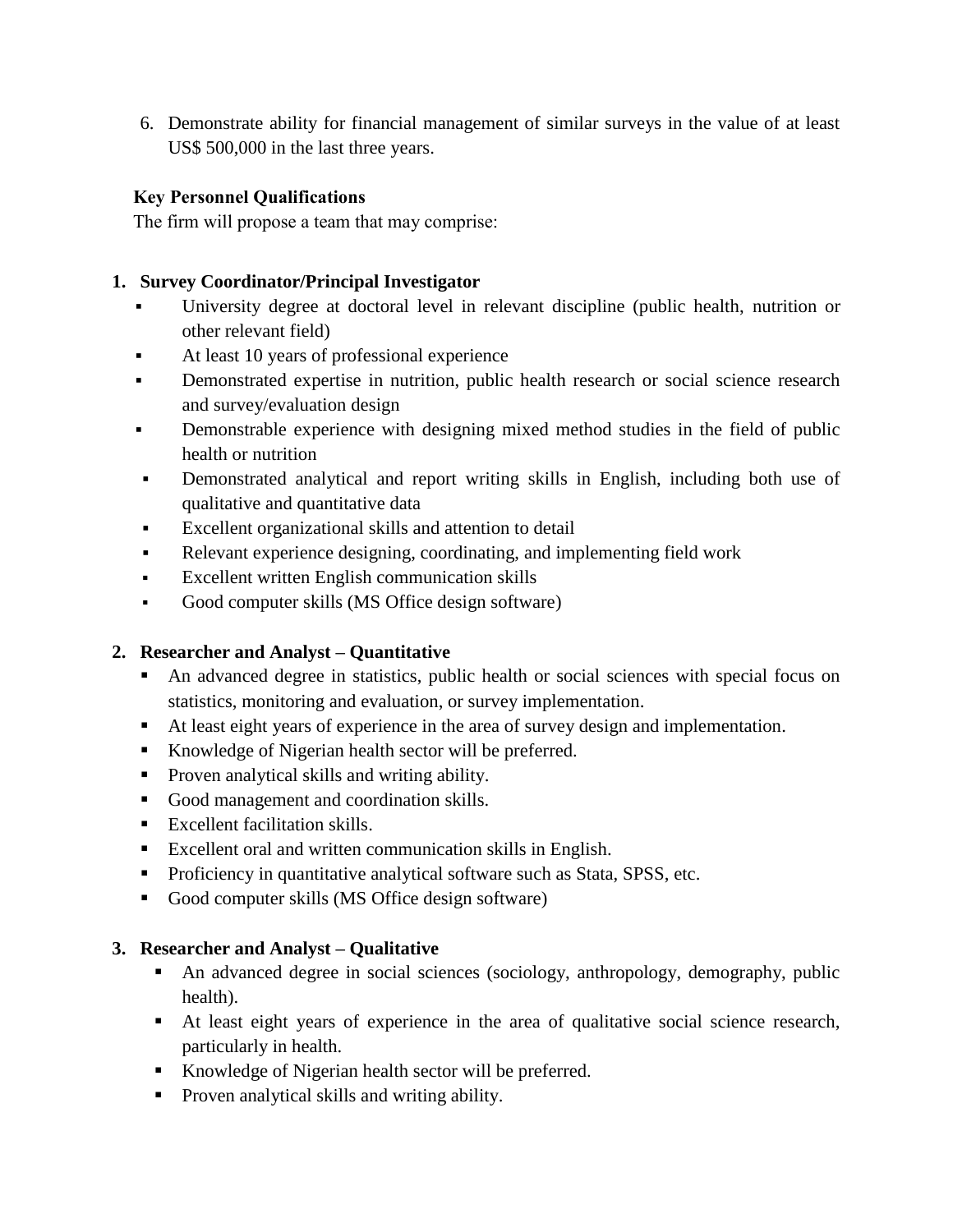- Good management and coordination skills.
- $\blacksquare$  Excellent facilitation skills
- Excellent oral and written communication skills in English.
- **Proficiency in qualitative analytical software such as NVivo, Atlas. Ti, etc.**
- Good computer skills (MS Office design software)

# **4. Data Manager**

- A university degree (HND/BSc) in relevant field (Computer Science, Statistics, Data Science, Information science, or any other related field)
- At least five years of experience in data base and data management techniques
- Excellent data management skills
- Excellent communication skills (written and verbal) including the ability to explain complex issues to non-expert colleagues
- Have good knowledge of Data Management software and willing to learn new skills, and acquire new knowledge
- **Experience with big data and ODK platforms is considered as an advantage**
- Excellent oral and written communication skills in English
- Good computer skills (MS Office design software)

# **5. Research Associates and Field Staff, as required**

- A bachelor's degree or equivalent (BSc/HND) in a relevant discipline (nutrition, public health, statistics, sociology or related field) with at least 5 years field experience
- Excellent organizational skills and attention to detail
- Strong written and verbal communication skills (proficiency in English)
- Fluency in the local language (as applicable in States)
- **•** Performance during training and pilot study.
- Ability to establish and maintain rapport with strangers.
- Good computer skills (MS Office design software)

# **H. SCHEDULE OF PAYMENT**

| <b>Deliverables/ Outputs</b>                | <b>Target Due Dates</b> | <b>Schedule of</b> |
|---------------------------------------------|-------------------------|--------------------|
|                                             |                         | payment            |
| Detailed work plan and Survey Methodology   | Two weeks from          | 5%                 |
| for conducting the KAP survey acceptable to | signing of contract     |                    |
| the PMU and World Bank                      |                         |                    |
| Survey protocol, pre-tested data collection | Five weeks from         | 5%                 |
| instruments, and consent forms, acceptable  | signing of contract     |                    |
| to the PMU and World Bank                   |                         |                    |
| Finalization of survey team, completion of  | Seventh week from       | 10%                |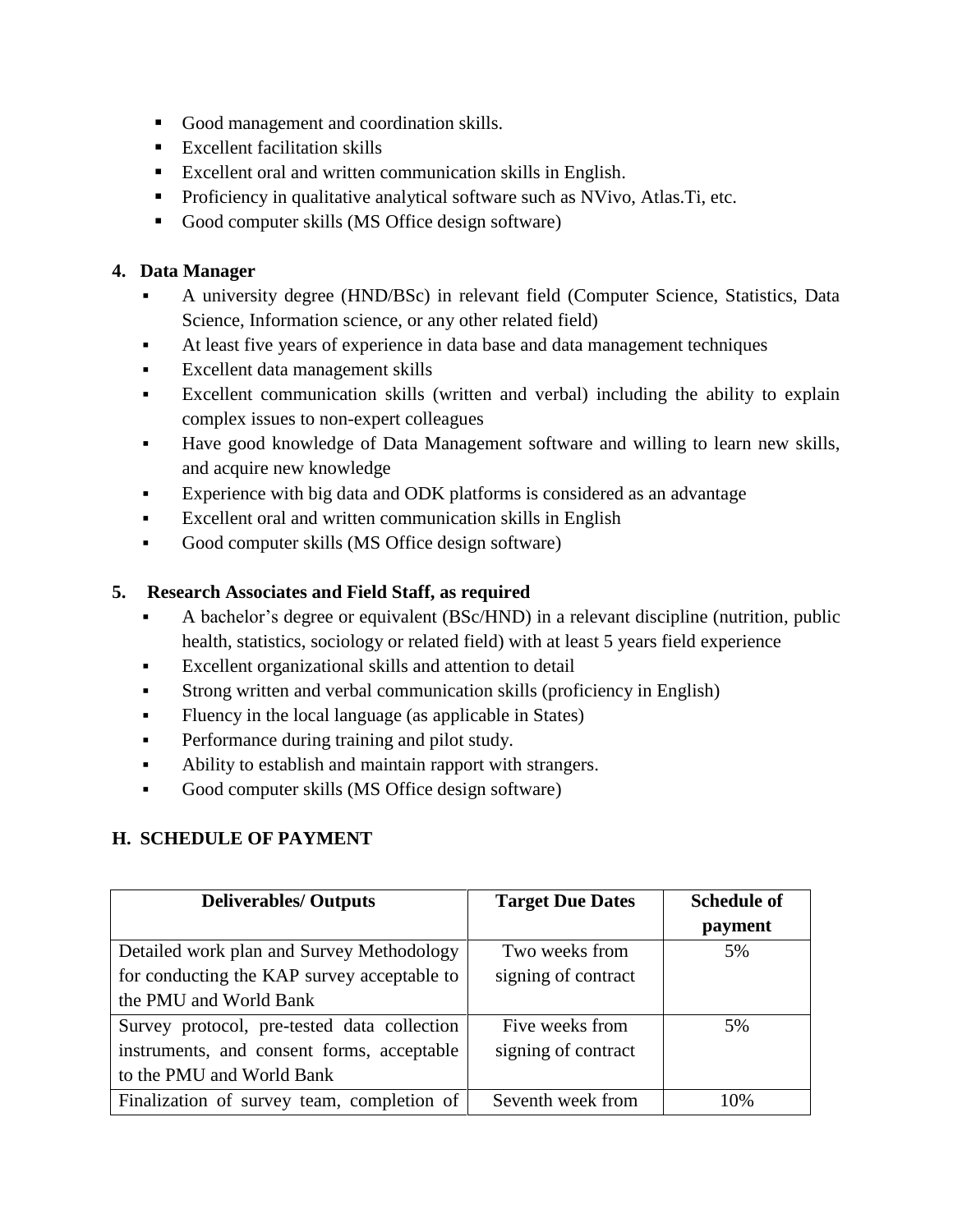| training and conduct of preliminary survey   | signing of contract   |      |
|----------------------------------------------|-----------------------|------|
| stakeholders' consultation                   |                       |      |
| Draft Report on data collection and analysis | Seventeenth week from | 10%  |
| of the KAP survey for 2021                   | signing of contract   |      |
| Final Report on KAP survey for 2021 and      | Nineteenth week from  | 10%  |
| deck of slides for dissemination workshop    | signing of contract   |      |
| acceptable to the PMU and the World Bank,    |                       |      |
| along with all clean data set                |                       |      |
| Finalization of survey team, completion of   | Seventh week from     | 10%  |
| training and conduct of preliminary survey   | beginning of calendar |      |
| stakeholders' consultation for 2022          | year 2022             |      |
| Draft Report on data collection and analysis | Seventeenth week from | 10%  |
| of the KAP survey for 2022                   | beginning of calendar |      |
|                                              | year 2022             |      |
| Final Report on KAP survey for 2022 and      | Nineteenth week from  | 10%  |
| deck of slides for dissemination workshop    | beginning of calendar |      |
| acceptable to the PMU and the World Bank,    | year 2022             |      |
| along with all clean data set                |                       |      |
| Finalization of survey team, completion of   | Seventh week from     | 10%  |
| training and conduct of preliminary survey   | beginning of calendar |      |
| stakeholders' consultation for 2023          | year 2023             |      |
| Draft Report on data collection and analysis | Seventeenth week from | 10%  |
| of the KAP survey for 2023                   | beginning of calendar |      |
|                                              | year 2023             |      |
| Final Report on KAP survey for 2023 and      | Nineteenth week from  | 10%  |
| deck of slides for dissemination workshop    | beginning of calendar |      |
| acceptable to the PMU and the World Bank,    | year 2023             |      |
| along with all clean data set                |                       |      |
| <b>Total</b>                                 |                       | 100% |

# I. **DELIVERABLES AT INCEPTION PHASE:**

- Survey proposal that includes:
	- o Objectives of the survey
	- o Detailed methodology: Sampling, sample size, means of data collections, quality assurance, analytical methods, ethical considerations
	- o Household questionnaire
	- o KII Grids and FGD guides
	- o Work plan

# J. **DELIVERABLES AFTER THE SURVEY IMPLEMENTATION**